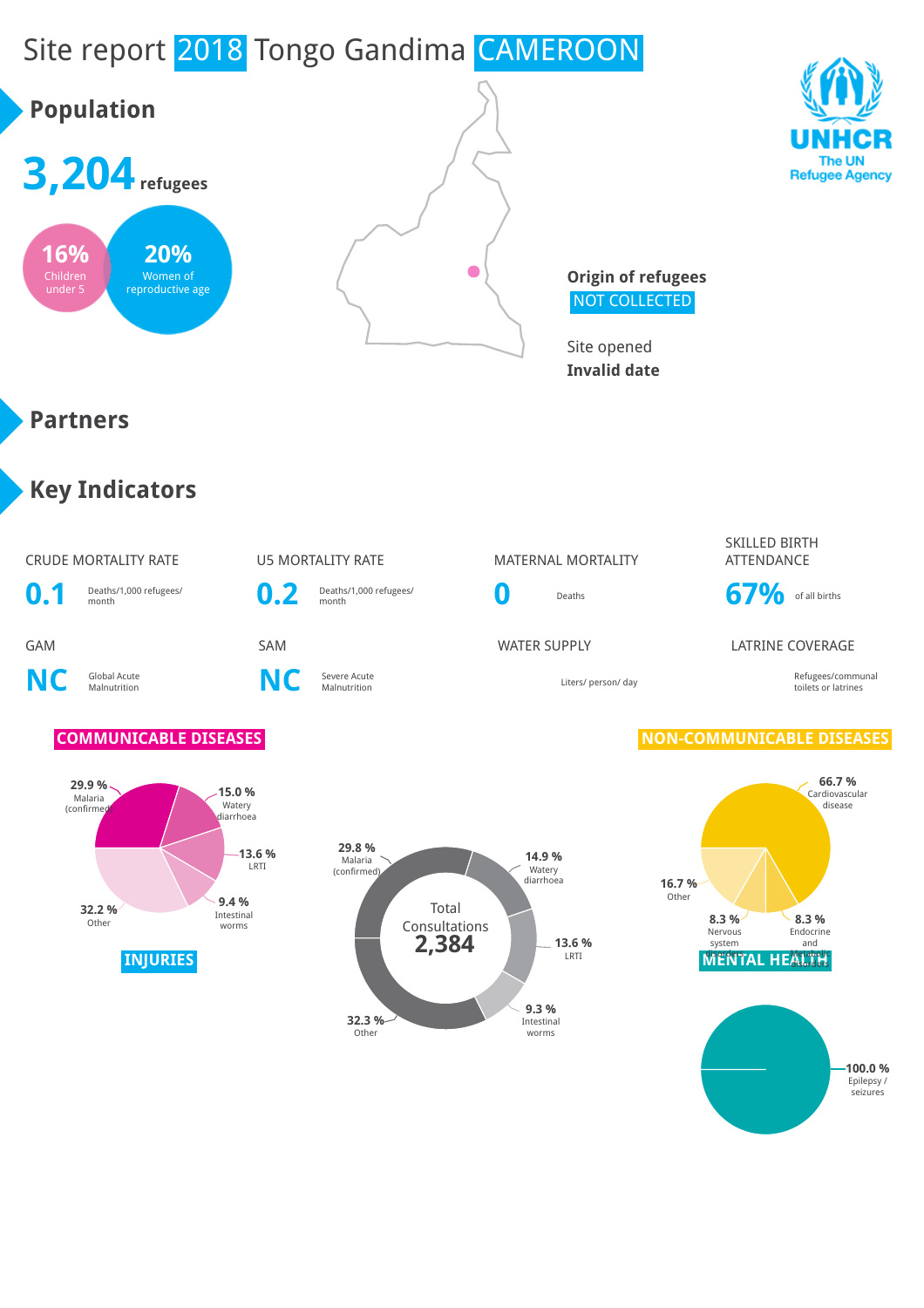## **Public Health**

| <b>HEALTH STAFFING</b>                                      | <b>INDICATOR</b> | <b>STANDARD</b> |           | <b>MORBIDITY</b>                                 | <b>INDICATOR</b> | <b>STANDARD</b> |   |
|-------------------------------------------------------------|------------------|-----------------|-----------|--------------------------------------------------|------------------|-----------------|---|
| Number of medical doctors                                   |                  | 1: 50,000       | $\bullet$ | Incidence of malaria among children under        | 72               |                 |   |
| Number of qualified nurses                                  |                  | $1:$ < 10,000   | $\bullet$ | Incidence of watery diarrhoea among              | 38               |                 |   |
| Number of community health workers                          |                  | 1:1,000         | $\bullet$ | children under 5                                 |                  |                 |   |
| <b>ACCESS AND UTILIZATION</b>                               | <b>INDICATOR</b> | <b>STANDARD</b> |           | Incidence of pneumonia among children<br>under 5 | 30               |                 |   |
| Consultations per trained clinician per day                 | 4                | < 50            | Ø         | Incidence of pneumonia among over 5              | 8                |                 |   |
| Health utilisation rate (new visits / refugee /             | 0.6              | $1 - 4$         | ೞ         | Tuberculosis success rate                        |                  | < 90%           |   |
| year)<br>Proportion of host population consultations        | 44%              |                 |           | Were any MDR/X-TB cases diagnosed among<br>PoCs? |                  | <b>No</b>       |   |
| <b>MORTALITY</b>                                            | <b>INDICATOR</b> | <b>STANDARD</b> |           | <b>VACCINATION</b>                               | <b>INDICATOR</b> | <b>STANDARD</b> |   |
| <b>Crude Mortality Rate</b><br>(CMR) (/1000/month)          | 0.1              | < 0.75          | Ø         | Full vaccination coverage                        | 8%               | < 95%           | ೞ |
| <b>Under-five Mortality Rate</b><br>(U5MR) (/1000/month)    | 0.2              | $< 1.5$         | Ø         | Measles vaccination coverage                     | 38%              | < 95%           | Ø |
| <b>Infant Mortality Rate</b><br>(IMR) (/1000 livebirths)    | 0.0              | $30$            | Ø         | Source of vaccination data                       |                  |                 |   |
| <b>Neonatal Mortality Rate</b><br>(NNMR) (/1000 livebirths) | 0                | < 20            | Ø         | IN-PATIENT DEPARTMENT (IPD)                      | <b>INDICATOR</b> | <b>STANDARD</b> |   |
| <b>OUTBREAK ALERT AND RESPONSE</b>                          | <b>INDICATOR</b> | <b>STANDARD</b> |           | Average length of stay (days)                    | 6.5              |                 |   |
| Proportion of outbreaks investigated within 48<br>hours     |                  | 100%            |           | Case fatality rate                               | 0.0              |                 |   |
| Number of outbreaks reported                                | 0                |                 |           | Hospitalisation rate                             | 47.4             | $50 - 150$      | Δ |

# **Reproductive Health**

| <b>ANTENATAL CARE</b>                                                                     | <b>INDICATOR</b> | <b>STANDARD</b> |   | <b>FAMILY PLANNING</b>                                                      | <b>INDICATOR</b> | <b>STANDARD</b> |   |
|-------------------------------------------------------------------------------------------|------------------|-----------------|---|-----------------------------------------------------------------------------|------------------|-----------------|---|
| Antenatal care coverage                                                                   | 21%              | > 90%           | Ω | Contraceptive prevalence rate                                               | 3%               | $\geq 30\%$     | ⊠ |
| Coverage of antenatal tetanus vaccination                                                 | 41%              | >95%            |   | Source of contraceptive prevalence data                                     |                  |                 |   |
| <b>DELIVERY CARE</b>                                                                      | <b>INDICATOR</b> | <b>STANDARD</b> |   | SEXUAL AND GENDER-BASED VIOLENCE (SGBV)                                     | <b>INDICATOR</b> | <b>STANDARD</b> |   |
| Proportion of births attended by skilled<br>personnel                                     | 67%              | $\geq 90\%$     | Ø | Total number of reported rapes                                              | $\mathbf{0}$     |                 |   |
| Proportion of births conducted by caesarean<br>section                                    | 0%               | $5 - 15%$       | ظ | Proportion of eligible rape survivors provided<br>with PEP within 72 hours  |                  | 100%            |   |
| Proportion of newborn infants with low birth<br>weight (<2500 gs) (weighed within 72 hrs) | 3%               | < 15%           |   | Proportion of eligible rape survivors provided<br>with ECP within 120 hours |                  | 100%            |   |
| Proportion of teenage pregnancies                                                         | 9%               |                 |   | SEXUALLY TRANSMITTED INFECTIONS (STIS)                                      | <b>INDICATOR</b> | <b>STANDARD</b> |   |
| Still birth rate (/ 1000 total births / month)                                            | $\Omega$         |                 |   | Number of genital ulcer diseases                                            |                  |                 |   |
| Number of maternal deaths                                                                 | $\mathbf{0}$     |                 |   | Number of Pelvic Inflammatory diseases                                      | 41               |                 |   |
| Proportion of maternal deaths investigated<br>within 48 hours                             |                  | 100%            |   |                                                                             |                  |                 |   |